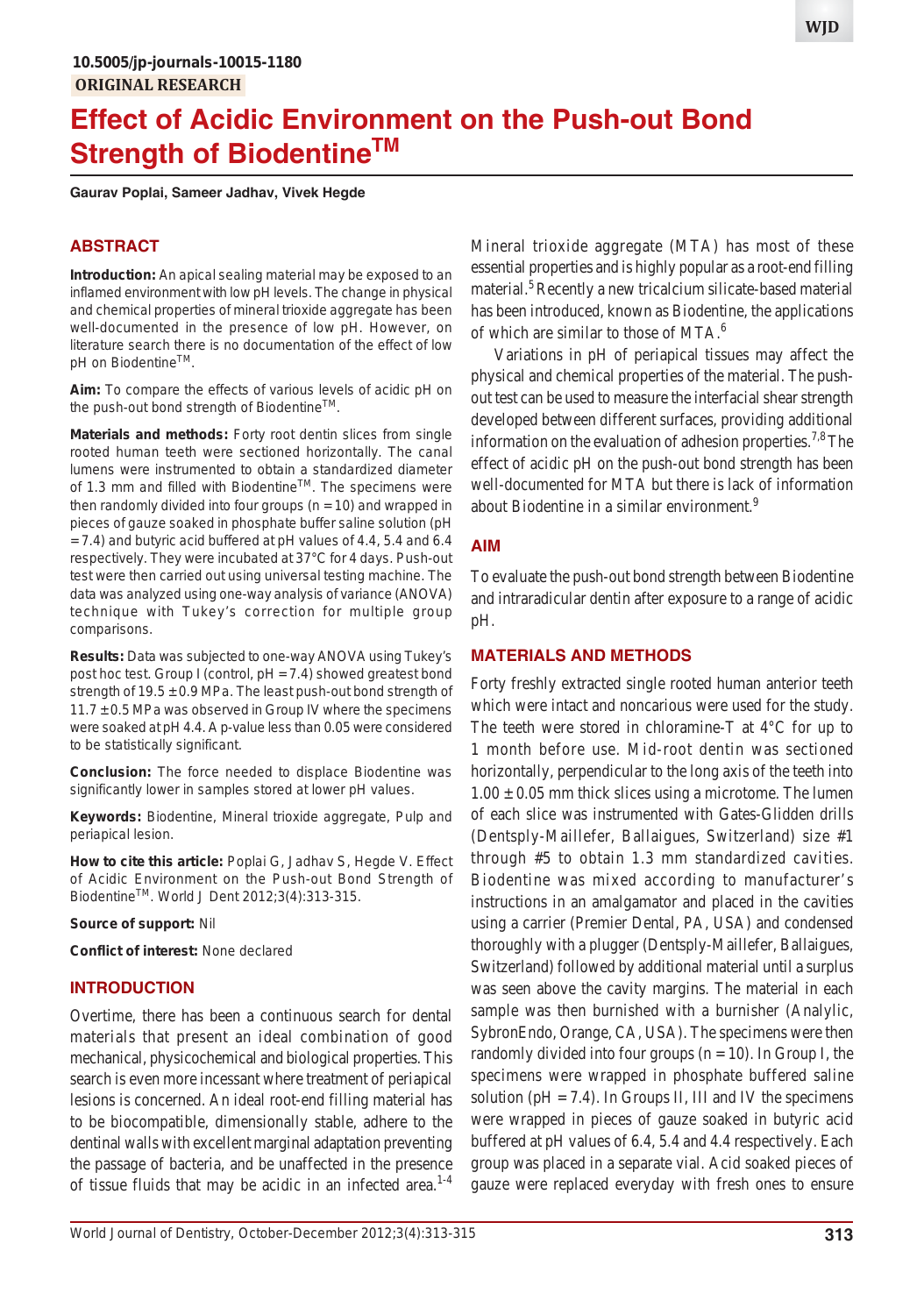sufficient acidic environment within the vials. The specimens were then incubated for 4 days at 37°C.

The push-out bond strengths were measured using a universal testing machine with a crosshead speed of 5 mm/ min. The samples were placed on a metal slab with a central hole to allow the free motion of the plunger. The compressive load was applied by exerting a downward pressure on the surface of the material using a 1 mm diameter cylindrical plunger. The plunger had a clearance of approximately 0.2 mm from the margin of the dentinal wall to insure contact with the material only. The maximum load applied to the material in the sample at the time of dislodgment was recorded in Newtons. In order to express the bond strength in megapascals (MPa) the recorded value was divided by the adhesion area of the root canal filling. The adhesion area was calculated by the following formula:  $2\pi r \times h$  where 'r' is the root canal radius and 'h' is the thickness of the root dentin slice in millimeters.

## **RESULTS**

The data obtained after the push-out test was performed is tabulated in Table 1. The mean retentive strength of the test groups are shown in Graph 1 and the statistical comparison of groups are shown in Table 2. One-way analysis of variance (ANOVA) using Tukey's post hoc correction for multiple group comparisons showed significant difference between bond strengths of all the groups except for between Group I (control,  $pH = 7.4$ ) which showed bond strength of 19.5  $\pm$  0.9 MPa and Group II (pH = 6.4) which showed bond strength of  $19.2 \pm 0.8$  MPa where the p-value was 0.846. A p-value less than 0.05 was considered to be statistically significant. Group III ( $pH = 5.4$ ) showed bond strength of  $17.9 \pm 1.1$  MPa. The least push-out bond strength was observed in Group IV (11.7  $\pm$  0.5 MPa) where the specimens were soaked at  $pH = 4.4$ .

# **DISCUSSION**

There are various methods for evaluating the adhesion of a dental material to dentin including tensile, shear and push-

| <b>Table 1:</b> Bond strength in megapascals (MPa) of all<br>sample tested |                        |                      |                       |                      |
|----------------------------------------------------------------------------|------------------------|----------------------|-----------------------|----------------------|
| Sample ID Group I                                                          | (control<br>$pH = 7.4$ | Group II<br>(pH 6.4) | Group III<br>(pH 5.4) | Group IV<br>(pH 4.4) |
| 1                                                                          | 20.63                  | 18.98                | 17.98                 | 11.37                |
| $\overline{2}$                                                             | 18.87                  | 19.42                | 16.42                 | 11.97                |
| 3                                                                          | 19.68                  | 19.20                | 18.54                 | 11.82                |
| $\overline{4}$                                                             | 19.55                  | 20.38                | 19.44                 | 12.32                |
| 5                                                                          | 18.42                  | 19.75                | 16.98                 | 11.49                |
| 6                                                                          | 20.02                  | 19.54                | 16.67                 | 12.22                |
| $\overline{7}$                                                             | 18.92                  | 18.49                | 18.33                 | 10.98                |
| 8                                                                          | 18.04                  | 19.88                | 16.78                 | 12.09                |
| 9                                                                          | 20.23                  | 18.13                | 18.43                 | 10.84                |
| 10                                                                         | 20.41                  | 17.89                | 19.32                 | 11.75                |



**Graph 1:** Mean retentive strength

| <b>Table 2:</b> Statistical comparison of groups |                      |  |  |
|--------------------------------------------------|----------------------|--|--|
| Group comparison                                 | <b>Bond strength</b> |  |  |
| Group I vs group II                              | 0.846                |  |  |
| Group I vs group III                             | 0.001 (significant)  |  |  |
| Group I vs group IV                              | 0.001 (significant)  |  |  |
| Group II vs group III                            | 0.010 (significant)  |  |  |
| Group II vs group IV                             | 0.001 (significant)  |  |  |
| Group III vs group IV                            | 0.001 (significant)  |  |  |

out strength tests. In our study, the push-out test method was used to test the bond strength between Biodentine and dentin while exposed to acidic solutions with several pH values since inflamed and/or infected tissues have a low pH.<sup>10,11</sup> Biodentine being a root end filling material will be exposed to this sort of an acidic environment. Butyric acid has been used in the present study since its presence has been reported in inflamed tissue by gas chromatography and is an indicator of anaerobic infection.<sup>12</sup>

Shokouhinejad el al studied the effect of acidic environment on MTA where the force needed for displacement of MTA was significantly lower as the pH values decreased. In that study the greatest mean push-out strength of  $7.28 \pm 2.28$  MPa was observed at pH 7.4 and the value decreased to  $2.47 \pm 0.61$  MPa at pH 4.4.<sup>9</sup>

The mean push-out bond strength at pH 7.4 was  $19.5 \pm$ 0.9 MPa and even at pH 4.4 the bond strength obtained was  $11.7 \pm 0.5$  MPa. Higher bond strength of Biodentine can be explained on the basis of calcium chloride  $(CaCl<sub>2</sub>)$  present in the liquid provided by the manufacturer. The addition of  $CaCl<sub>2</sub>$  is intended to reduce the setting time of the Portland cement and to improve its physicochemical properties in civil construction.<sup>13,14</sup>

A possible explanation behind  $CaCl<sub>2</sub>$  enhancing the physical properties are that  $CaCl<sub>2</sub>$  penetrates the pores of cements, strongly accelerating the hydration of silicates and leading to their faster crystallization and reducing the setting time.<sup>15,16</sup>